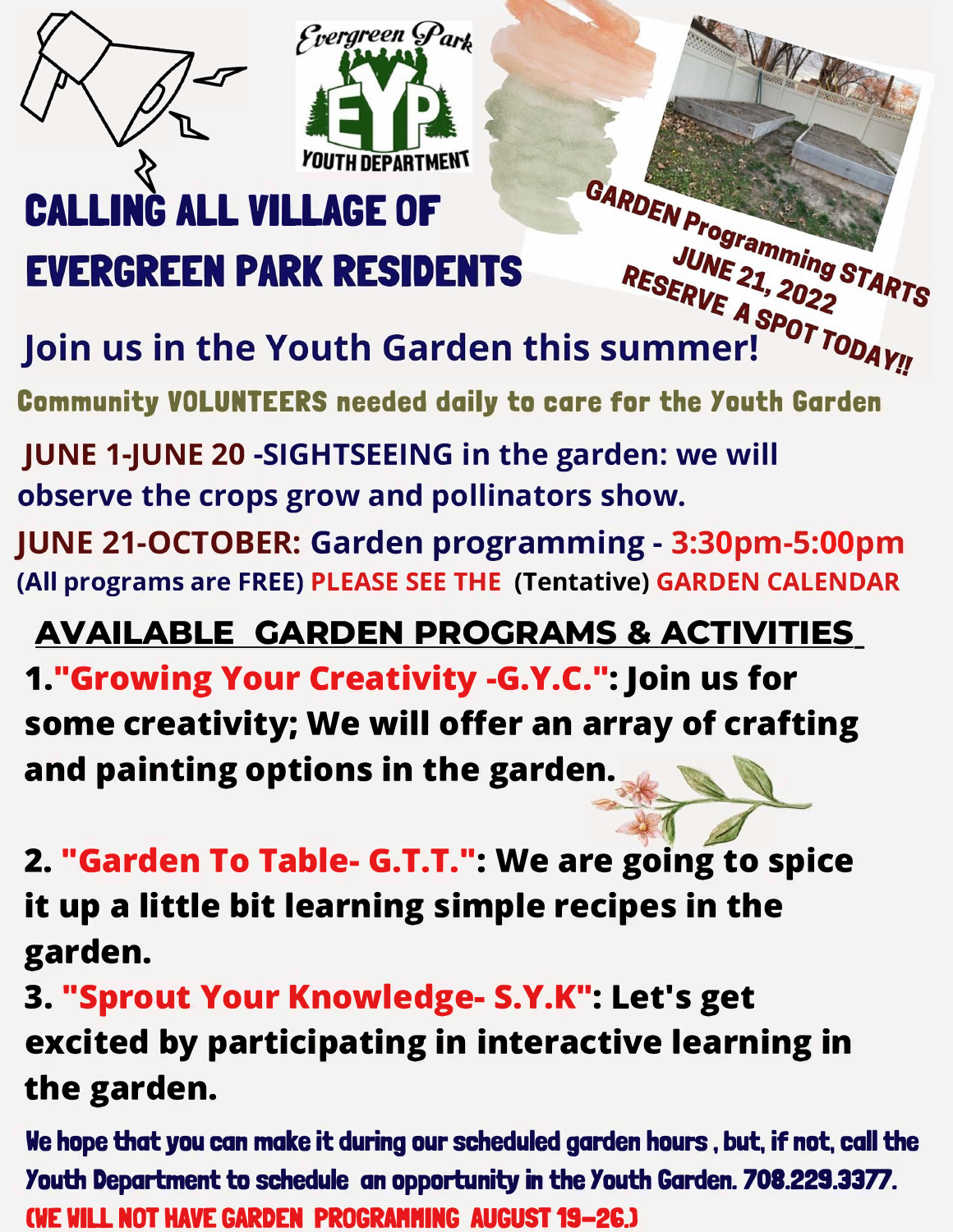### **June 2022**



| Sunday | Monday          | Tuesday                                          | Wednesday                                                                                                                                                                                                                                                                                                                             | <b>Thursday</b>                                  | Friday          | Saturday       |
|--------|-----------------|--------------------------------------------------|---------------------------------------------------------------------------------------------------------------------------------------------------------------------------------------------------------------------------------------------------------------------------------------------------------------------------------------|--------------------------------------------------|-----------------|----------------|
| 29     | 30              | 31                                               | <b>SIGHTSEEING</b> observe<br>the crops grow and pollinators<br>show; garden maintenance<br><b>JUNE 1 TO JUNE 20</b>                                                                                                                                                                                                                  | $\overline{2}$<br><b>SS</b>                      | 3<br><b>SS</b>  | 4              |
| 5      | 6<br><b>SS</b>  | $\overline{7}$<br><b>SS</b>                      | 8<br><b>SS</b>                                                                                                                                                                                                                                                                                                                        | 9<br><b>SS</b>                                   | 10<br><b>SS</b> | 11             |
| 12     | 13<br><b>SS</b> | 14<br><b>SS</b>                                  | 15<br><b>SS</b>                                                                                                                                                                                                                                                                                                                       | 16<br><b>SS</b>                                  | 17<br><b>SS</b> | 18             |
| 19     | 20<br><b>SS</b> | 21<br>S.Y.K<br>Tag a plant/<br>Identify produce  | 22                                                                                                                                                                                                                                                                                                                                    | 23<br>S.Y.K<br>Tag a plant/<br>Identify produce  | 24              | 25             |
| 26     | 27              | 28<br>S.Y.K<br>Adopt a plant:<br>Learn Fun Facts | 29                                                                                                                                                                                                                                                                                                                                    | 30<br>S.Y.K<br>Adopt a plant:<br>Learn Fun Facts |                 | $\overline{2}$ |
| 3      | $\overline{4}$  |                                                  | Notes: SS- Sightseeing- (Mutiple GARDEN activities will be available during scheduled garden hours)<br>1. Garden programming will take place from June 21 through October 3:30pm-5:00pm<br>2. Garden schedule doesn't work for you?? Please call the Youth Department to schedule an<br>opportunity in the Youth Garden -708.229.3377 |                                                  |                 |                |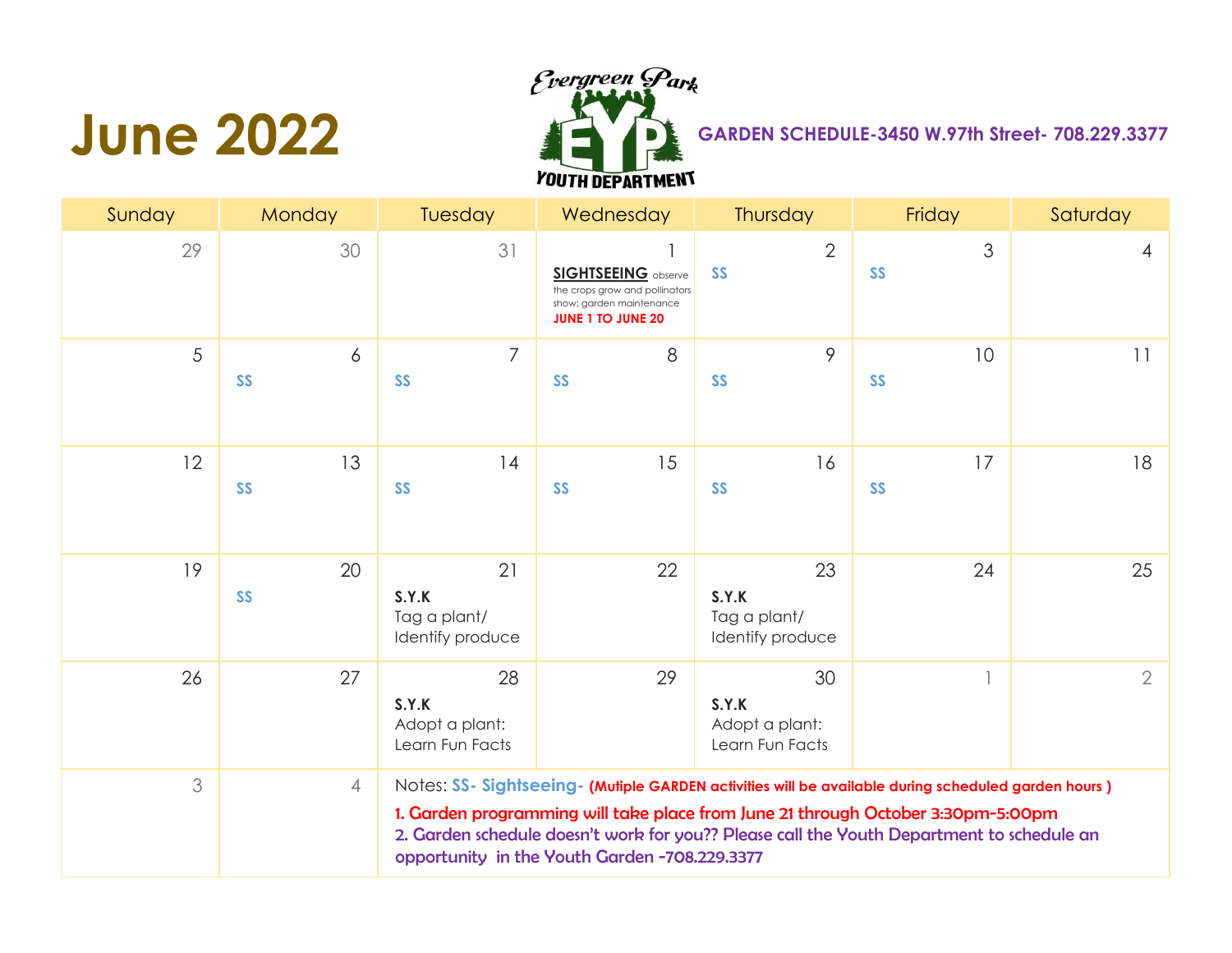# **July 2022**



| Sunday | <b>Monday</b>  | Tuesday                                                               | Wednesday                                     | <b>Thursday</b>                                                                                                                                                                                                                                                    | Friday | Saturday       |
|--------|----------------|-----------------------------------------------------------------------|-----------------------------------------------|--------------------------------------------------------------------------------------------------------------------------------------------------------------------------------------------------------------------------------------------------------------------|--------|----------------|
| 26     | 27             | 28                                                                    | 29                                            | 30                                                                                                                                                                                                                                                                 |        | $\overline{2}$ |
| 3      | $\overline{4}$ | 5<br>G.Y.C.<br><b>Rock Painting</b>                                   | 6                                             | $\overline{7}$<br>G.Y.C.<br><b>Rock Painting</b>                                                                                                                                                                                                                   | 8      | 9              |
| 10     | 11             | 12<br>G.Y.C.<br>Decorate the garden<br>planters beds and the<br>fence | 13                                            | 14<br>G.Y.C.<br>Decorate the garden<br>planters beds and the<br>fence                                                                                                                                                                                              | 15     | 16             |
| 17     | 18             | 19<br>S.Y.K<br>Creating sundials                                      | 20                                            | 21<br>S.Y.K<br>Creating sundials                                                                                                                                                                                                                                   | 22     | 23             |
| 24     | 25             | 26<br>G.Y.C.<br>Paint N' snack                                        | 27                                            | 28<br>G.Y.C.<br>Paint N' snack                                                                                                                                                                                                                                     | 29     | 30             |
| 31     | $\mathbb{I}$   |                                                                       | opportunity in the Youth Garden -708.229.3377 | Notes (Mutiple GARDEN activities will be available during scheduled garden hours)<br>1. Garden programming will take place from June 21 through October 3:30pm-5:00pm<br>2. Garden schedule doesn't work for you?? Please call the Youth Department to schedule an |        |                |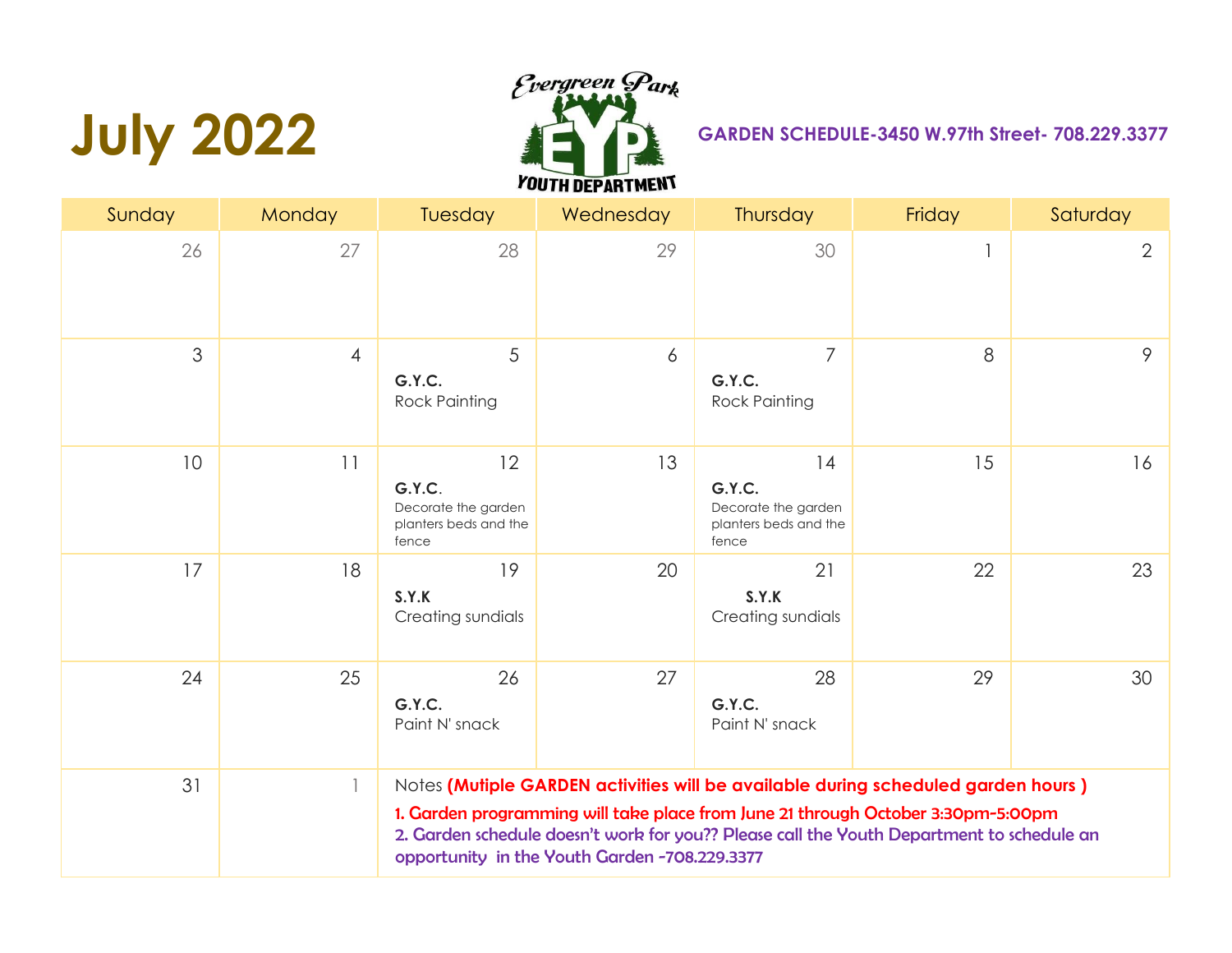# **August 2022**



| Sunday         | Monday      | Tuesday                                                                             | Wednesday                                     | Thursday                                                                                                                                                                                                                                                                                                                              | Friday         | Saturday |
|----------------|-------------|-------------------------------------------------------------------------------------|-----------------------------------------------|---------------------------------------------------------------------------------------------------------------------------------------------------------------------------------------------------------------------------------------------------------------------------------------------------------------------------------------|----------------|----------|
| 31             |             | $\overline{2}$<br>G.I.I.<br>"Your bacon me<br>crazy" making a BLT                   | 3                                             | 4<br>G.T.T.<br>"Your bacon me<br>crazy" making a BLT                                                                                                                                                                                                                                                                                  | 5              | 6        |
| 7              | 8           | 9<br>G.T.T.<br>"Lettuce make salad."<br>spice it up with a<br>variety of seasonings | 10                                            | 11<br>G.T.T.<br>"Lettuce make salad."<br>spice it up with a<br>variety of seasonings                                                                                                                                                                                                                                                  | 12             | 13       |
| 14             | 15          | 16<br>G.T.T.<br>"Rise and Brine" Make<br>your own pickles                           | 17                                            | 18<br><b>G.T.T.</b><br>"Rise and Brine" Make<br>your own pickles                                                                                                                                                                                                                                                                      | 19<br>N.G.P    | 20       |
| 21             | 22<br>N.G.P | 23<br>N.G.P                                                                         | 24<br>N.G.P                                   | 25<br>N.G.P                                                                                                                                                                                                                                                                                                                           | 26<br>N.G.P    | 27       |
| 28             | 29          | 30<br>G.T.T.<br>Picking Produce                                                     | 31                                            | G.T.T.<br>Picking Produce                                                                                                                                                                                                                                                                                                             | $\overline{2}$ | 3        |
| $\overline{4}$ | 5           |                                                                                     | opportunity in the Youth Garden -708.229.3377 | Notes(Mutiple GARDEN activities will be available during scheduled garden hours)<br>1. There will be NO Garden programming (N.G.P) from August 19-26.<br>2. Garden schedule doesn't work for you?? Please call the Youth Department to schedule an<br>3.Garden programming will take place from June 21 through October 3:30pm-5:00pm |                |          |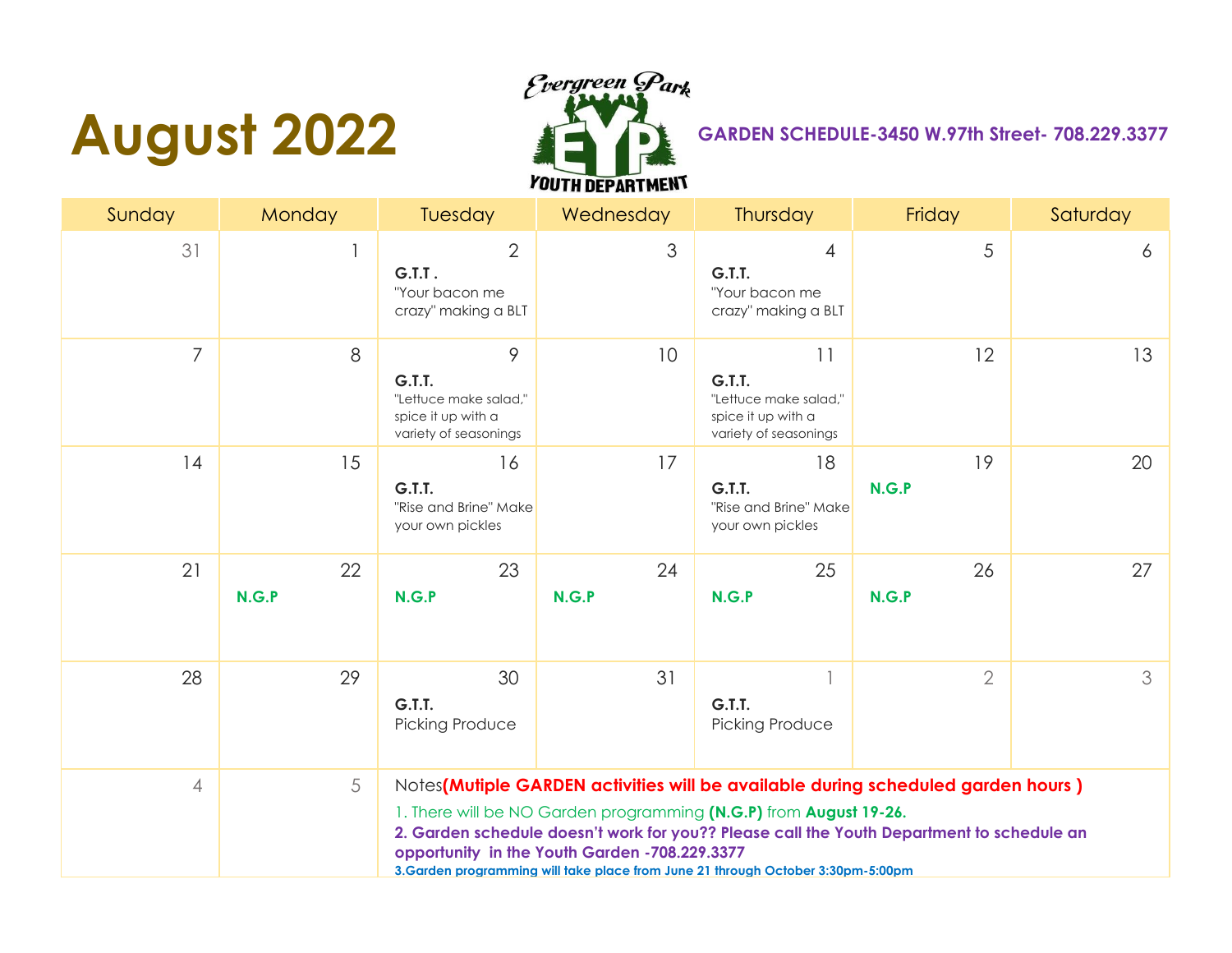# **September 2022**



| Sunday         | Monday | Tuesday                                                                       | Wednesday                                     | Thursday                                                                                                                                                                                                                                                    | Friday         | Saturday        |
|----------------|--------|-------------------------------------------------------------------------------|-----------------------------------------------|-------------------------------------------------------------------------------------------------------------------------------------------------------------------------------------------------------------------------------------------------------------|----------------|-----------------|
| 28             | 29     | 30                                                                            | 31                                            |                                                                                                                                                                                                                                                             | $\overline{2}$ | 3               |
| $\overline{4}$ | 5      | 6<br><b>G.T.T.</b><br>Join us at the<br>"salad mixe!"                         | $\overline{7}$                                | 8<br>G.T.T.<br>Join us at the<br>"salad mixer!"                                                                                                                                                                                                             | 9              | 10 <sup>°</sup> |
| 11             | 12     | 13<br>G.T.T.<br>Dance your way<br>here for fresh salsa                        | 14                                            | 15<br>G.T.T.<br>Dance your way<br>here for fresh salsa                                                                                                                                                                                                      | 16             | 17              |
| 18             | 19     | 20<br>G.Y.C.<br>Paint N' snack                                                | 21                                            | 22<br>G.Y.C.<br>Paint N' snack                                                                                                                                                                                                                              | 23             | 24              |
| 25             | 26     | 27<br><b>S.Y.K.</b><br>Family fun, reading<br>and activities in the<br>garden | 28                                            | 29<br><b>S.Y.K.</b><br>Family fun, reading<br>and activities in the<br>garden                                                                                                                                                                               | 30             |                 |
| $\overline{2}$ | 3      |                                                                               | opportunity in the Youth Garden -708.229.3377 | Notes(Mutiple GARDEN activities will be available during scheduled garden hours)<br>Garden schedule doesn't work for you?? Please call the Youth Department to schedule an<br>Garden programming will take place from June 21 through October 3:30pm-5:00pm |                |                 |